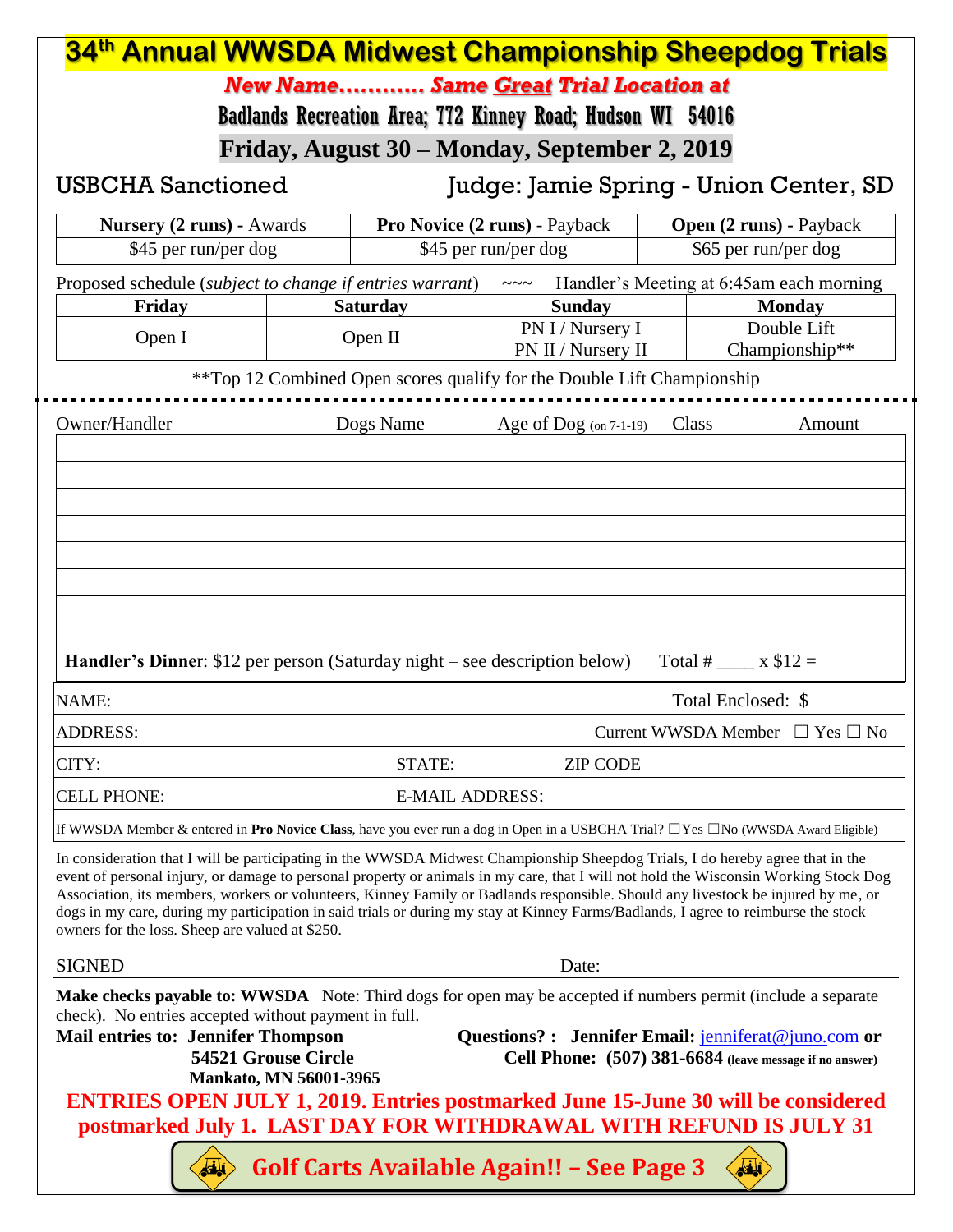## **34th Annual WWSDA Midwest Championship Sheepdog Trials**

Badlands Recreation Area, 772 Kinney Road; Hudson, WI 54016 **Friday, August 30 – Monday, September 2, 2019**

# **VOLUNTEER FORM**

**Please help the trial be a success so we can continue to offer it in the future! This trial is completely staffed with volunteers except for our judge and set out person.**

### **Thank You!**

#### **Please enclose this form with your entry or email or mail separately**

| <b>WORK PREFERENCES</b>                                                                                                                                                                                  | <b>Prefer this</b><br>Job                  | <b>Have</b>       | <b>Willing to</b> |  |  |
|----------------------------------------------------------------------------------------------------------------------------------------------------------------------------------------------------------|--------------------------------------------|-------------------|-------------------|--|--|
| Set up (put up fencing-sort system-2 weeks before trial)                                                                                                                                                 |                                            | <b>Experience</b> | Try               |  |  |
|                                                                                                                                                                                                          |                                            |                   |                   |  |  |
| <b>Front Gate (collect admission &amp; give program)</b>                                                                                                                                                 |                                            |                   |                   |  |  |
| Sheep Wrangler (get sheep through sorting alleys and                                                                                                                                                     |                                            |                   |                   |  |  |
| to set out person-bring muck boots and coveralls)                                                                                                                                                        |                                            |                   |                   |  |  |
| <b>Announcing Runs (with PA System)</b>                                                                                                                                                                  |                                            |                   |                   |  |  |
| <b>Scribe</b>                                                                                                                                                                                            |                                            |                   |                   |  |  |
| <b>Exhaust help</b> (open & close gate, direct sheep in)                                                                                                                                                 |                                            |                   |                   |  |  |
| <b>Exhaust w experienced dog (Sunday only)</b>                                                                                                                                                           |                                            |                   |                   |  |  |
| Guard ravine - Monday only (so sheep don't                                                                                                                                                               |                                            |                   |                   |  |  |
| escape up it towards exhaust during 2 <sup>nd</sup> outrun)                                                                                                                                              |                                            |                   |                   |  |  |
| Fill coolers with water & ice daily (for judge, set                                                                                                                                                      |                                            |                   |                   |  |  |
| out and gate crews)                                                                                                                                                                                      |                                            |                   |                   |  |  |
| Help Change Course (evenings for next day)                                                                                                                                                               |                                            |                   |                   |  |  |
| <b>Crew Transportation</b> (to/from set out-gate-big top)                                                                                                                                                |                                            |                   |                   |  |  |
| Tear Down (fences etc. after trial on Monday)                                                                                                                                                            |                                            |                   |                   |  |  |
| I'm up for Anything                                                                                                                                                                                      |                                            |                   |                   |  |  |
| Demo with your Dog<br>□ Obedience<br>$\square$ Agility                                                                                                                                                   |                                            |                   |                   |  |  |
| $\Box$ Disc<br>$\Box$ Other                                                                                                                                                                              |                                            |                   |                   |  |  |
| Other:                                                                                                                                                                                                   |                                            |                   |                   |  |  |
| <b>Volunteer's Name:</b>                                                                                                                                                                                 |                                            |                   |                   |  |  |
| <b>Address:</b>                                                                                                                                                                                          |                                            |                   |                   |  |  |
| City:<br>State:                                                                                                                                                                                          |                                            | Zip:              |                   |  |  |
| <b>Phone:</b>                                                                                                                                                                                            | Accepts Text Message? $\Box$ Yes $\Box$ No |                   |                   |  |  |
| Email:                                                                                                                                                                                                   |                                            |                   |                   |  |  |
| I have entered the following classes at these trials: $\Box$ Open $\Box$ Pro Novice/Nursery                                                                                                              |                                            |                   | $\Box$ None       |  |  |
| I will be at the trial location these days: $\Box$ Thursday                                                                                                                                              | $\Box$ Friday<br>$\Box$ Saturday           | $\Box$ Sunday     | $\Box$ Monday     |  |  |
| or Scan and Email to jenniferat@juno.com<br><b>Mail to: Jennifer Thompson</b><br>54521 Grouse Circle<br><b>Mankato, MN 56001-3965</b><br>Questions?: Jennifer: jenniferat@juno.com phone: (507) 381-6684 |                                            |                   |                   |  |  |